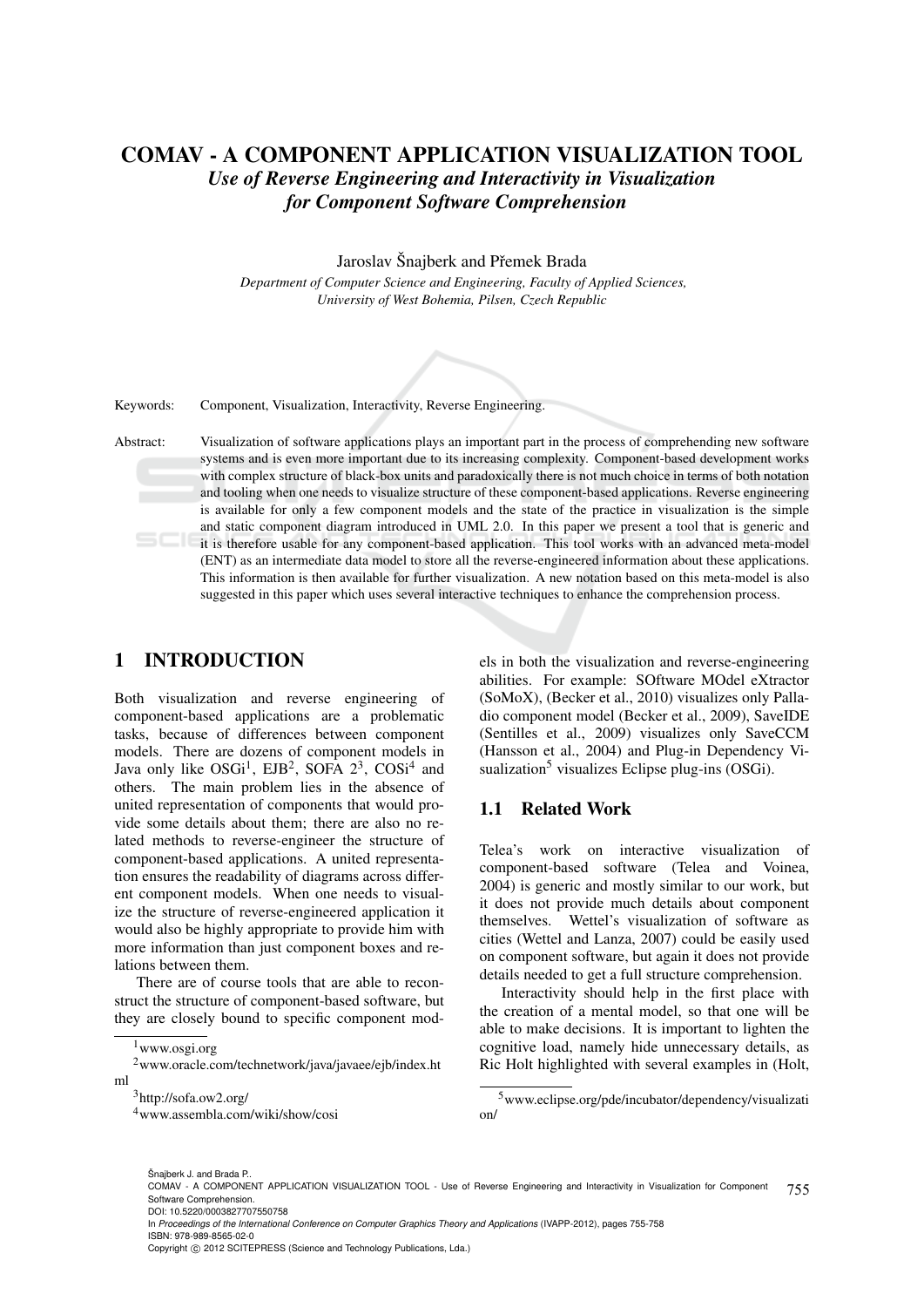

Figure 1: The structure of ComAV.

2002). The importance of interactivity for the ability to make decisions over mental model is mentioned in several studies, one of them is by Meyer et al. (Meyer et al., 2010). He goes even further and defines new science of visually enabled reasoning, implying that interactivity is its key enabler.

#### 1.2 Goal and Structure of This Paper

In this paper we present the ComAV (Component Application Visualizer) tool and its AIVA (Advanced Interactive Visualization Approach) plug-in as implementation of our approach to the visualization of structure of component-based applications. ComAV is a platform for visualization and reverse-engineering of component-based software, which provides simple extension mechanism, so new component models can be added easily and new visualization styles can be used independently on the component models. AIVA, implemented as ComAV plug-in, aims to improve orientation in visualized software by adopting several interactive techniques – mostly details on demand and tracking features.

The structure and theory behind this generic platform will be described in Section 2, while AIVA will be described in detail in Section 3. Finally the contribution of these two products will be discussed in Section 4.

## 2 COMPONENT APPLICATION VISUALIZER: COMAV

The purpose of ComAV is to create a generic workspace for visualization and management of component-based applications. ComAV can reverseengineer a component application written in any component model, but it doesn't support any component model directly. Instead, it uses a uniform data structure as an exchange format, that is able to hold all the information about both the component model and the application. This exchange format is produced by reverse-engineering plug-ins as an output, which is saved by ComAV and which visualization plug-ins

can later use it as an input (see Figure 1). ComAV user interface provides a project view where analyzed applications are made available; a console, to keep the track of what ComAV is doing; an editor view, where visualization plug-ins provide its visual output; and a menu, where reverse-engineering plug-ins can add new component models.

The exchange data structure must be, in the first place, component model independent and have the ability to describe component in desired detail. We chose the ENT meta-model (Snajberk and Brada, 2011a) for this purpose, which is a generic meta-model developed directly for the description of component-based applications. Its most important features are: faceted classification used to characterize component's elements; ability to describe any component with required details; and coverage of both component model and component-based application structures. The advantage of faceted classification is that visualization can make use of these characteristics to improve layout or representation of components.

ents.<br>Currently ComAV supports reverse-engineering of OSGi, EJB or SOFA 2 component models. XML is used to store the data. The workspace is an RCP (Rich Client Platform) application based on the Eclipse IDE, thus it is written in Java and it's architecture is plug-in based. Development of new plug-ins that would introduce support for any other component model is therefore very simple. It is important to note that these new plug-ins can be made without changing anything in the existing implementation.

# 3 ADVANCED INTERACTIVE VISUALIZATION APPROACH: AIVA

AIVA uses oriented graph to visualize components and their relations. Its notation is similar to the UML component diagram, but unlike complete UML it is focused only on component-based software to provide more precise information. Moreover, it adopts interactive techniques to improve the process of software comprehension. The principles of this approach are described in (Snajberk and Brada, 2011b) and AIVA is an implementation of these principles.

Its easy to understand visual notation is unified for all component models – any component will look the same, it will only vary in the inner elements of the component. The differences and similarities can be observed by comparing OSGi and EJB components in Figure 2. To simplify the visual representation it uses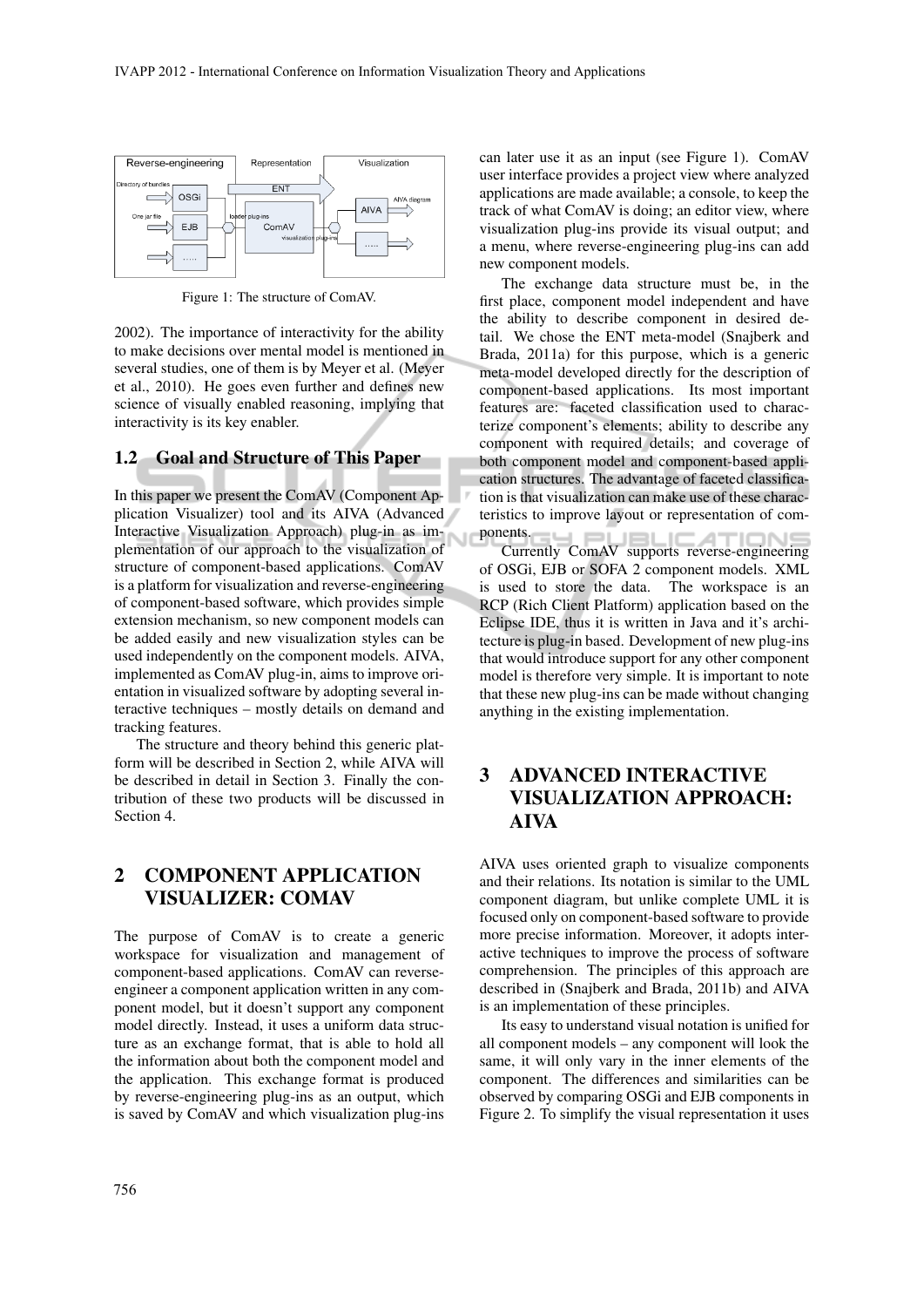

Figure 2: Detailed representation of components in OSGi (top) and EJB (bottom).

a lot of information hiding and details-on-demand features. For example, additional information about component elements is provided as tooltips (Figure 2 EJB) or all relations between two components are represented as only one line and additional details are provided on demand (Figure 2 OSGi).

Grouping and Filtering of elements of the component is possible thanks to the ENT meta-model, which has a feature called CategorySet based on ENT's faceted classification used on elements. CategorySet can define several categories as sets of rules that have to be satisfied in order to include an element in the given category. Figure 3 shows a CategorySet editor which is used for designing new sets of conditions. The bodies of components are filtered using the selected CategorySet. For example, compare the panel in the bottom-left corner with Figure 2 OSGi part where a different CategorySet was applied.

Conditional Formatting is yet another powerful feature possible due the ENT meta-model. AIVA is able to create conditional formatting based on the name of component or its elements, but what is more important, it can work with any other detail about component or its elements hold by the ENT meta-model like full name, version, required environment, etc. For example: In OSGi all event handling must go through provided service called org.osgi.service.event.EventHandler, events are then routed by setting the event topic inside the service filter. AIVA can take in count the value of this filter and visually highlight only those elements or whole components that listen on certain topic.

Navigation/Explore interactive techniques are represented by scrolling, zooming, panning, outline

view and quick search (move the view on component in diagram, when selected in project overview). These techniques should provide quick navigation through the diagram for either looking up some component or plain browsing of relations. The zoom function has a special meaning in AIVA, because it does not provide the simple zoom in and out but also hides all details about the component itself, to provide cleaner overview of the whole structure. These details are shown again when one zooms in on 100%.

Selecting is more important in AIVA, because it helps reveal and eye track more information. By selecting a component, element or connection line one can get more information about it. Selection stays active even after reconfiguration (e.g layout changes). Selected connection line also highlights connected components even in diagram outline, so it is easier to find them and their related components.

Reconfiguration, change of representation of components, connection lines or layout of a diagram is useful when a different point of view on a complex software sytem is needed. AIVA supports several layouts which can be switched on the fly – a standard feature displayed on the right side of Figure 3. However it is also able to change the representation of the components – while someone might find useful our presented tree representation of elements, others might prefer classic UML representation. AIVA offers three completely different representations of components right now.

What is even more important, AIVA is able to change the proposed collapsed representation of connection lines to a more service-oriented representation, known from the UML – component has a lollipop symbol attached to the outer edge, representing one provided element (interface, package or anything else, the representation is still the same) and other components connect directly to it. In contrast with UML, AIVA is able to track and highlight all the connection lines and connected components, by clicking on the lollipop symbol. This provides an immediate overview of connected components and the location where to find them in the diagram.

### 3.1 Summary

These techniques, features and described visual notation are not novel by their own. The innovative aspect is their combined use, to bring quite new experience to the analysis of the structure of component-based applications.

AIVA is implemented as ComAV's visualization plug-in and JgraphX is used for diagram rendering which is highly customizable and extendable library.